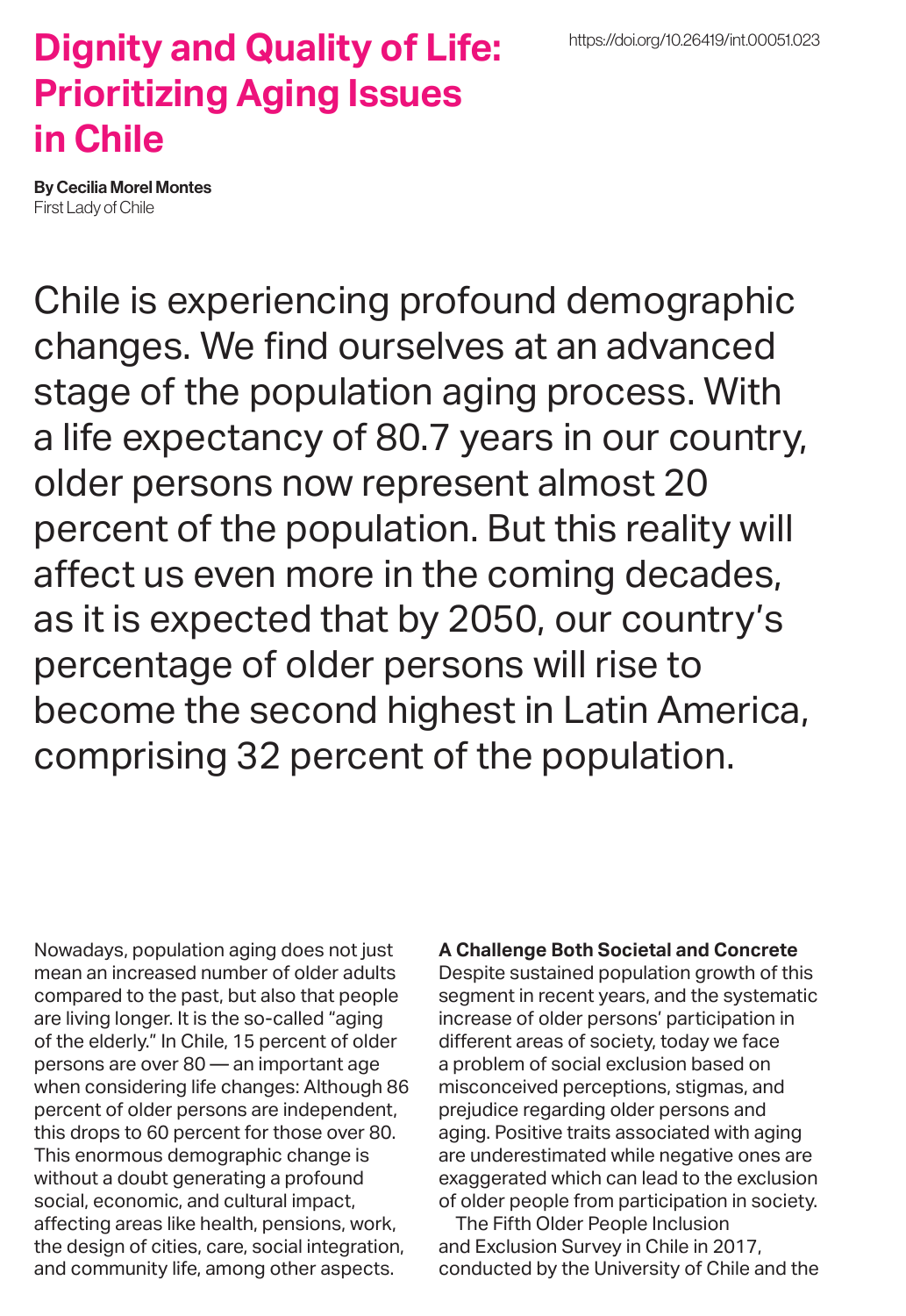



National Agency for Older Persons, shows this pessimistic and dispiriting perception of aging in Chile, which without a doubt is distant from reality. The survey found that 73 percent of people consider older persons to be socially marginalized, and 68 percent believe they cannot fend for themselves, when in reality, older persons have low levels of functional dependency, with only 14.2 percent having some degree of this.

A negative connotation to aging does not just exclude older individuals from the social setting, it also causes people to not want to accept that they themselves are aging, leading to lack of preparation for this stage

of life. If we want to reverse this situation, a cultural change, a change of paradigm on how we see aging and older persons needs to be instilled. We have to change the negative vision of aging, so as to fully integrate older persons into the broader world, releasing them from stereotypes and thus creating all the conditions needed for people to thrive in later years. This change in vision entails seeing aging as a process that has no connection to impairment and dependence, but one of new possibilities for participation, development, and autonomy.

Older persons have much to learn and even more to give. We need to foster and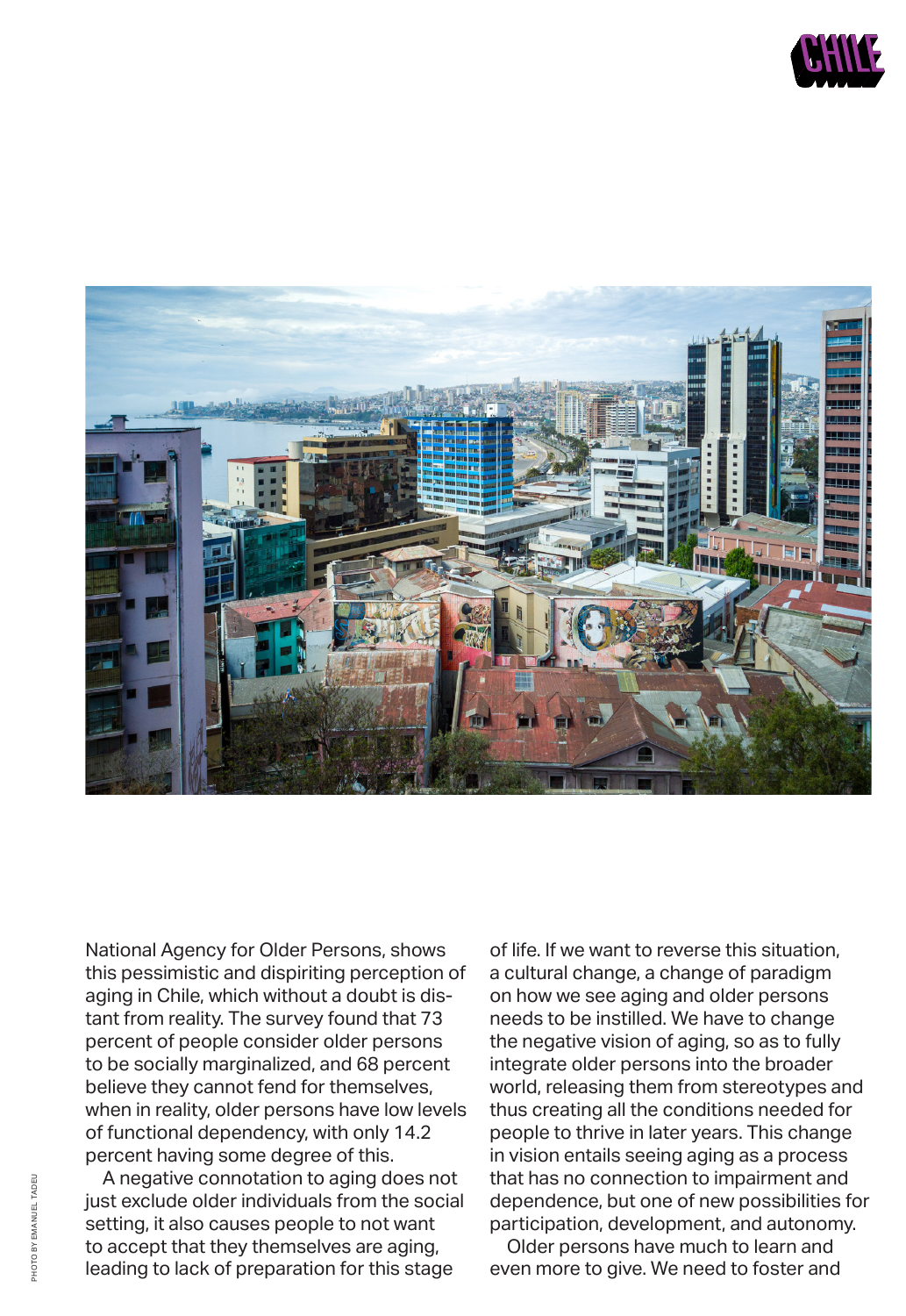While we have made progress, we still have a long way to go. There are seemingly infinite challenges and changes to implement to achieve a new reality: that we, the older members of society, have a place in it, and have the quality of life we deserve.

make visible their contribution to the social, family, economic, and cultural life of countries, showing that they are not a problem but rather an asset.

## **A Commitment Now Visible**

Facing the reality of the aging of our population, and in supporting the commitment of the government of my husband, the President, Sebastián Piñera, to place older persons at the heart of public policy, I have focused on leading initiatives that support those people later in life. In 2018, we created the "Better Ageing" Program, where we worked together with the National Agency for Older Persons to strengthen older persons' social integration and foster positive and healthy aging. With this goal, we raised up and highlighted a set of concrete initiatives and actions provided by each one of the different ministries and public services in our country.

We are also adjusting and attuning all our internal policies and regulations to the guidelines and goals of the 2030 Sustainable Development Goals, the Inter-American Convention on Protecting the Human Rights of Older Persons, and WHO's 2021-2030 Decade of Health Ageing, where, as a country, we have been working hard.

Since the end of 2018, we have been working hard on WHO's Age Friendly Cities program, with a community approach so that localities can become more age-friendly by encouraging active aging, participation, and safety. In 2018, when we started this program as a Government, fewer than 10 communities formed part of WHO's Network. Today, we have 180 communities involved.

Alongside this, we have developed different initiatives that promote greater mobility and participation for older people, such as a 50 percent reduction for older persons in the cost of public transportation, the reduction in real estate taxes, and free access to national parks, among other benefits.

Likewise, I would like to highlight the work done to strengthen the socio-legal defense of older persons in our country. In order for older adults to receive prompt and specialized attention regarding their legal needs, we created a program called Senior Citizen Defense Counsel, which secures lawyers throughout the country to provide free, specialized legal advice to older persons (or the